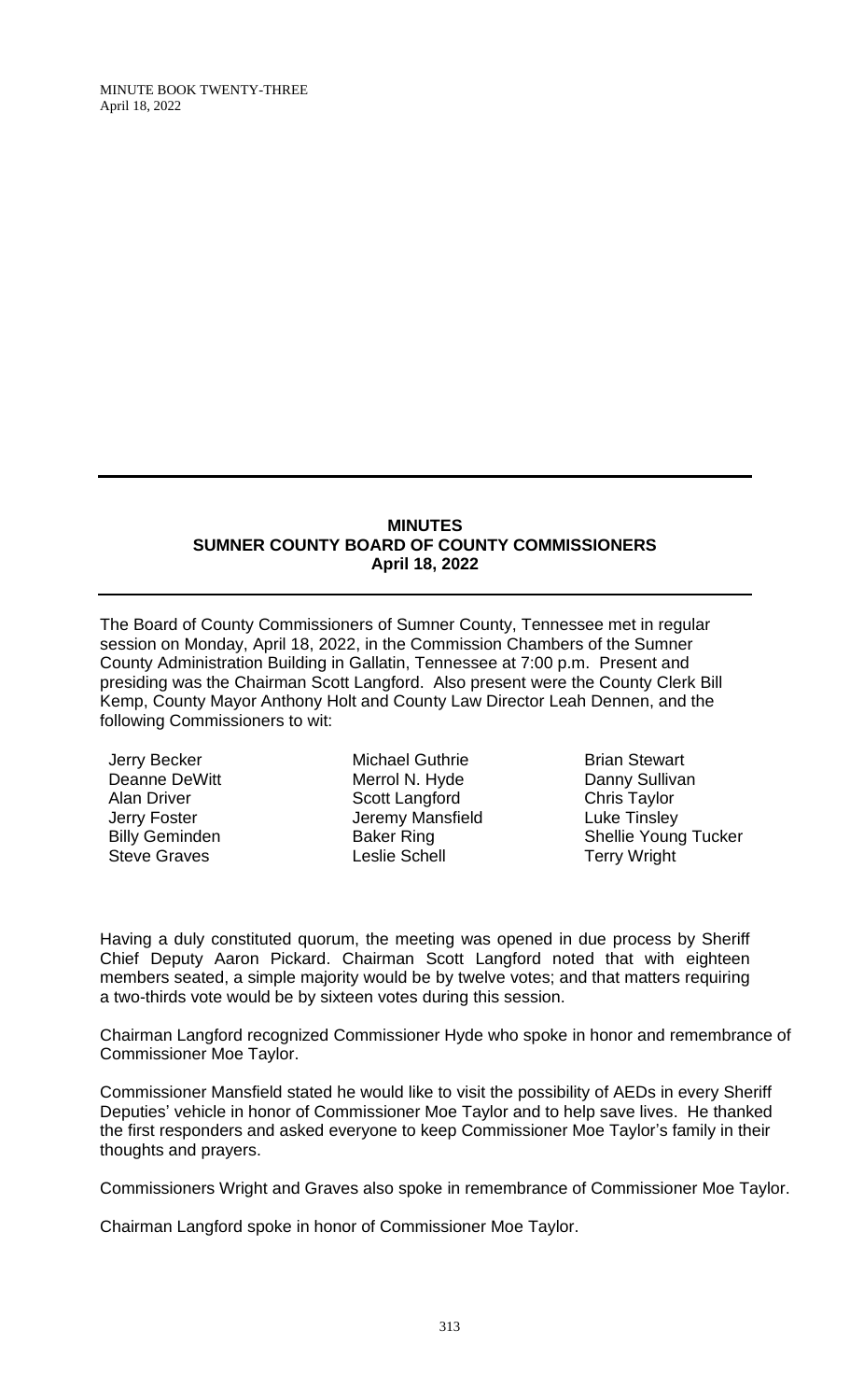The Invocation was led by Chairman Langford.

The Pledge of Allegiance was led by the County Clerk, Bill Kemp.

# **APPROVAL OF AGENDA**

\_\_\_\_\_\_\_\_\_\_\_\_\_\_\_\_\_\_\_\_\_\_\_\_\_\_\_\_\_\_\_\_\_\_\_\_\_\_\_\_\_\_\_\_\_\_\_\_\_\_\_\_\_\_\_\_\_\_\_\_\_\_\_\_\_\_\_\_\_\_

Without objection, Chairman Langford added Resolution 2204-13, Certificate of Recognition for April as Fair Housing Month and Resolution 2204-14, A Resolution Appointing Judicial Magistrate of Sumner County.

Chairman Langford recognized Commissioner Mansfield who requested to remove Resolution 2204-08 from the consent Agenda. Chairman Langford moved it to the Budget report.

Commissioner Ring moved, seconded by Commissioner Tucker, to adopt the agenda as amended. The Commission unanimously approved the agenda (18-0-0) by voice vote of the body.

\_\_\_\_\_\_\_\_\_\_\_\_\_\_\_\_\_\_\_\_\_\_\_\_\_\_\_\_\_\_\_\_\_\_\_\_\_\_\_\_\_\_\_\_\_\_\_\_\_\_\_\_\_\_\_\_\_\_\_\_\_\_\_\_\_\_\_\_\_\_

# **APPROVAL OF MINUTES**

The minutes for the meeting of this body held on March 21, 2022 and recorded in the office of the Clerk, Bill Kemp, were approved by unanimous voice vote after Commissioner Foster made the motion, seconded by Commissioner Geminden.

# **RECOGNITION OF THE PUBLIC**

Chairman Langford opened the floor to allow the public to speak concerning any matter on the agenda.

Kevin Baigert of 424 AB Wade Road, Portland spoke to Resolution 2204-08.

With no one else wishing to speak on regular agenda items, recognition of the public was closed.

## **REPORT OF THE CHAIR**

\_\_\_\_\_\_\_\_\_\_\_\_\_\_\_\_\_\_\_\_\_\_\_\_\_\_\_\_\_\_\_\_\_\_\_\_\_\_\_\_\_\_\_\_\_\_\_\_\_\_\_\_\_\_\_\_\_\_\_\_\_\_\_\_\_\_\_\_\_\_

Chairman Langford noted that the Veterans Service Officer's report was provided for information only.

Commissioner Tucker introduced the following Certificate of Recognition:

**A PROCLAMATION HONORING Coach Mike Hendrix**

*The Sumner County Board of County Commissioners,*

*meeting in regular session on this the 18th day of April 2022, does hereby honor and congratulate*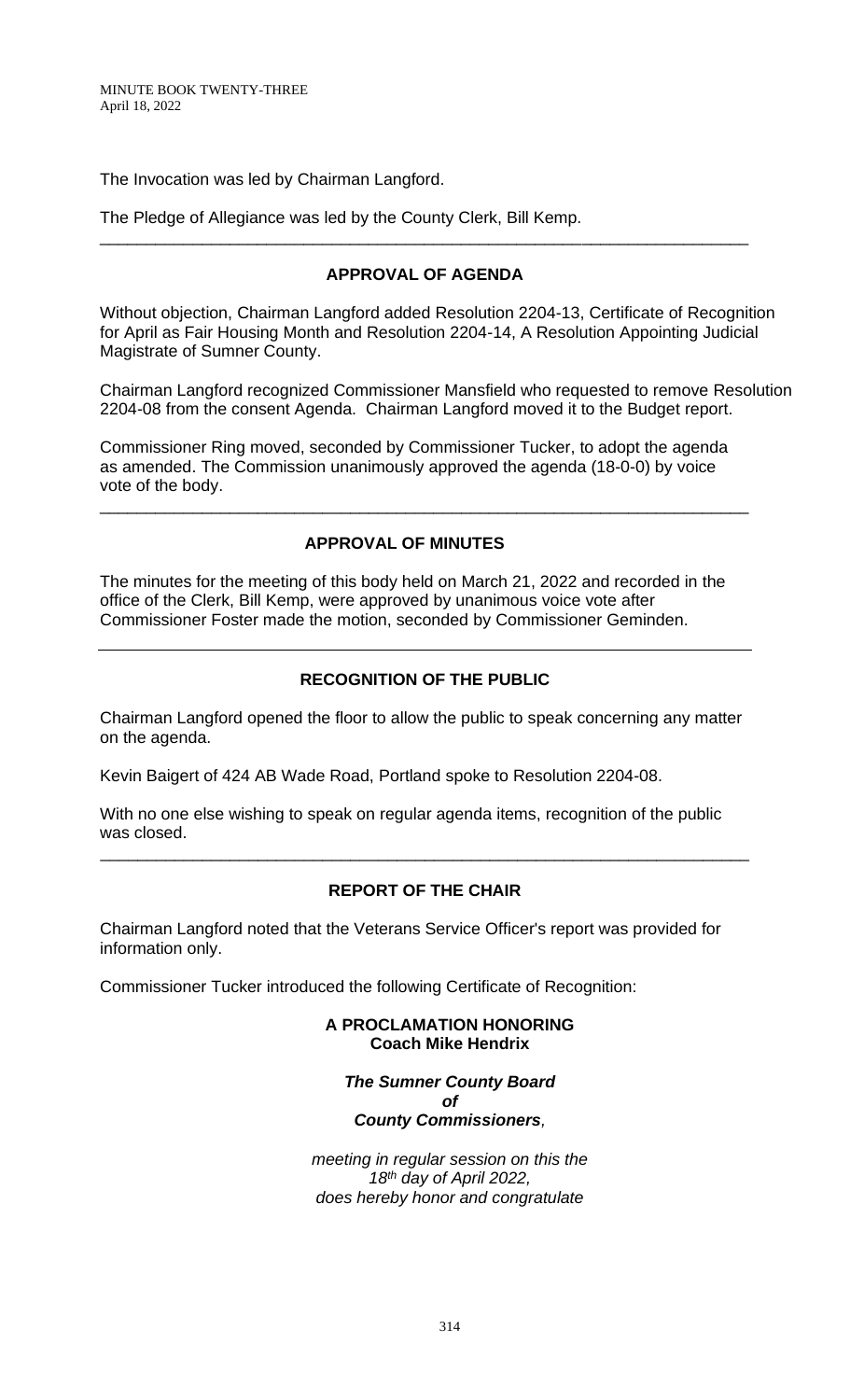## *Mike Hendrix*

\_\_\_\_\_\_\_\_\_\_\_\_\_\_\_\_\_\_\_\_\_\_\_\_\_\_\_\_\_\_\_\_\_\_\_\_\_\_\_\_\_\_\_\_\_\_\_\_\_\_\_\_\_\_\_\_\_\_\_\_\_\_\_\_\_\_\_\_\_\_\_\_\_\_\_\_\_\_\_\_\_\_\_\_

*For his exceptional leadership as the baseball coach of Hendersonville High School.*

Upon motion of Commissioner Tucker, seconded by Commissioner Becker, the Commission voted unanimously by voice vote to approve the certificate honoring Coach Mike Hendrix. \_\_\_\_\_\_\_\_\_\_\_\_\_\_\_\_\_\_\_\_\_\_\_\_\_\_\_\_\_\_\_\_\_\_\_\_\_\_\_\_\_\_\_\_\_\_\_\_\_\_\_\_\_\_\_\_\_\_\_\_\_\_\_\_\_\_\_\_\_\_\_\_\_\_\_

Clerk Kemp introduced the following Resolution:

### **2204-01 A RESOLUTION DESIGNATING SUMNER COUNTY, TENNESSEE AS A DONATE LIFE LOCALITY AND HONORING DONATE LIFE MONTH**

**WHEREAS,** Tennessee Donor Services (TDS) is a Donate Life agency and nonprofit organization dedicated to saving and improving lives through organ, eye, and tissue donation throughout Tennessee, and is one of 57 Organ Procurement Organizations (OPOs) throughout the nation; and

**WHEREAS,** each HERO organ donor can give the gift of life to eight people and each tissue donor can improve another 75 lives; and

**WHEREAS,** more than 106,000 American and 3,000 Tennesseans are waiting for life-saving organ transplants; and

**WHEREAS,** the most effective way to address this health crisis is to educate and encourage Tennesseans to commit to the following actions: register your decision to be an organ, eye, and tissue donor in the Donate Life Tennessee Registry, DonateLifeTN.org, or at your local Driver Services Center; and

**WHEREAS,** the Mayor and Sumner County Commission affirm a community commitment to saving lives through organ, eye, and tissue donation and find the cause of such immediate and worthwhile importance.

**NOW, THEREFORE, BE IT RESOLVED** by the Sumner County Board of County Commissioners meeting in regular session on this the 18<sup>th</sup> day of April 2022, that this body hereby designates that Sumner County, Tennessee shall henceforth be a Donate Life Locality; and

**BE IT FURTHER RESOLVED** that this body honors April as DONATE LIFE MONTH and encourages citizens to participate; and

**BE IT FURTHER RESOLVED** that this resolution is to be spread on the minutes of this body and a copy of this resolution is to be provided to the Tennessee Donor Services.

\_\_\_\_\_\_\_\_\_\_\_\_\_\_\_\_\_\_\_\_\_\_\_\_\_\_\_\_\_\_\_\_\_\_\_\_\_\_\_\_\_\_\_\_\_\_\_\_\_\_\_\_\_\_\_\_\_\_\_\_\_\_\_\_\_\_\_\_\_\_\_\_\_\_\_

Upon motion of Commissioner Guthrie, seconded by Commissioner Ring, the Commission voted unanimously by voice vote to approve Resolution 2204-01 designating Sumner County as a Donate Life Locality and honoring Donate Life Month.

\_\_\_\_\_\_\_\_\_\_\_\_\_\_\_\_\_\_\_\_\_\_\_\_\_\_\_\_\_\_\_\_\_\_\_\_\_\_\_\_\_\_\_\_\_\_\_\_\_\_\_\_\_\_\_\_\_\_\_\_\_\_\_\_\_\_\_\_\_\_\_\_\_\_\_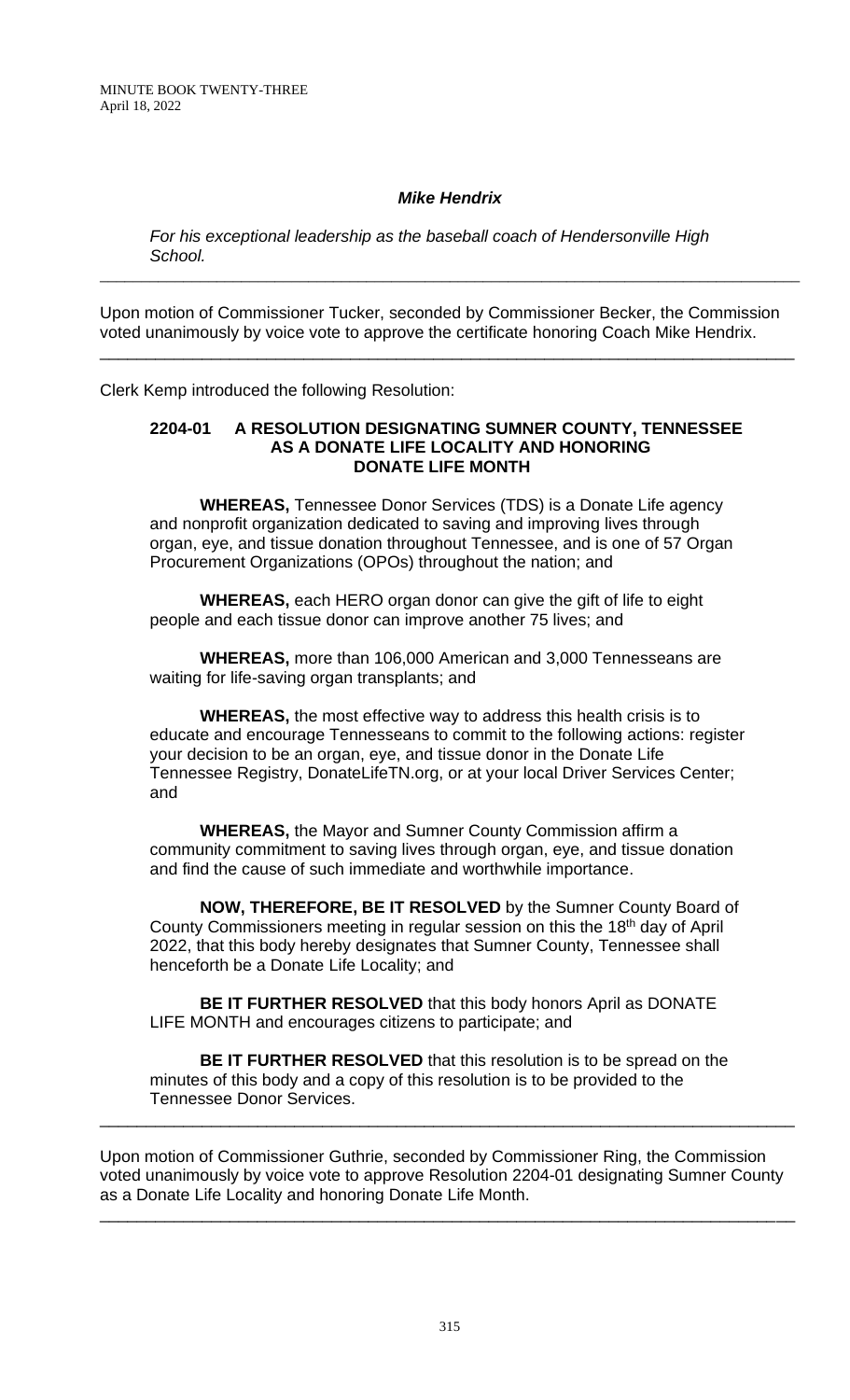Commissioner DeWitt introduced the following Resolution:

### **2204-02 A RESOLUTION RECOGNIZING APRIL 30, 2022, AS SUMNER COUNTY DRUG TAKE BACK DAY**

**WHEREAS,** National Drug Take Back Day is celebrated on April 30, 2022, to help promote the health of our communities by preventing prescription drugs that are no longer needed from being used inappropriately; and

**WHEREAS,** abuse of prescription drugs has been a devastating problem across the state and the nation with, 23.1% of 8th-12th graders in Tennessee obtaining prescription drugs from a friend or relative to get high; and

**WHEREAS,** in an effort to fight this prescription drug abuse problem several law enforcement agencies including Sumner County Sheriff's office, Hendersonville Police Department, Goodlettsville Police Department, Millersville Police Department, White House Police Department, the 18<sup>th</sup> Judicial District Drug Task Force and the DEA have all joined together to assist in the Drug Take Back Program here in Sumner County; and

**WHEREAS,** through the efforts of these law enforcement agencies and others over the last eight years we have gone from having one drug take back location in Sumner County to having upwards of eleven take back locations with at least one location in each city within Sumner County; and

**WHEREAS,** on April 30, 2022, there will be additional drug take back locations from 10:00 AM until 2:00 PM at Kroger stores in Gallatin, Kroger stores in Hendersonville, Goodlettsville Police Department, Volunteer State Campus Police, Mike's Foodland, and Kroger in White House.

**NOW, THEREFORE, BE IT RESOLVED** by the Sumner County Board of County Commissioners meeting in regular session on this the 18<sup>th</sup> day of April 2022, that this body does recognize April 30, 2022, as Sumner County Drug Take Back Day, recognizes the hard work of those who strive to protect the health and safety of the citizens of Sumner County, and encourages citizens to take part in this program.

Upon motion of Commissioner DeWitt, seconded by Commissioner Wright, the Commission voted unanimously by voice vote to approve Resolution 2204-02 honoring the Drug Take-Back Program.

\_\_\_\_\_\_\_\_\_\_\_\_\_\_\_\_\_\_\_\_\_\_\_\_\_\_\_\_\_\_\_\_\_\_\_\_\_\_\_\_\_\_\_\_\_\_\_\_\_\_\_\_\_\_\_\_\_\_\_\_\_\_\_\_\_\_\_\_\_\_\_\_\_\_\_

\_\_\_\_\_\_\_\_\_\_\_\_\_\_\_\_\_\_\_\_\_\_\_\_\_\_\_\_\_\_\_\_\_\_\_\_\_\_\_\_\_\_\_\_\_\_\_\_\_\_\_\_\_\_\_\_\_\_\_\_\_\_\_\_\_\_\_\_\_\_\_\_\_\_\_

Chairman Langford introduced the following resolution:

## **2204-03 A RESOLUTION DOCKETING HIGHWAY/PUBLIC WORKS FUND ANALYSIS FOR THE FISCAL YEAR 2021-2022**

**BE IT RESOLVED** by the Sumner County Board of County Commissioners meeting in regular session on this the 18<sup>th</sup> day of April 2022, that this body does hereby docket in its records the Highway/Public Works Fund Analysis for the Fiscal Year 2021- 2022, as shown on the attachment herewith.

Chairman Langford declared Resolution 2204-03 approved unanimously by voice vote of the body upon motion by Commissioner Foster, seconded by Commissioner Sullivan.

\_\_\_\_\_\_\_\_\_\_\_\_\_\_\_\_\_\_\_\_\_\_\_\_\_\_\_\_\_\_\_\_\_\_\_\_\_\_\_\_\_\_\_\_\_\_\_\_\_\_\_\_\_\_\_\_\_\_\_\_\_\_\_\_\_\_\_\_\_\_\_\_\_\_\_

\_\_\_\_\_\_\_\_\_\_\_\_\_\_\_\_\_\_\_\_\_\_\_\_\_\_\_\_\_\_\_\_\_\_\_\_\_\_\_\_\_\_\_\_\_\_\_\_\_\_\_\_\_\_\_\_\_\_\_\_\_\_\_\_\_\_\_\_\_\_\_\_\_\_\_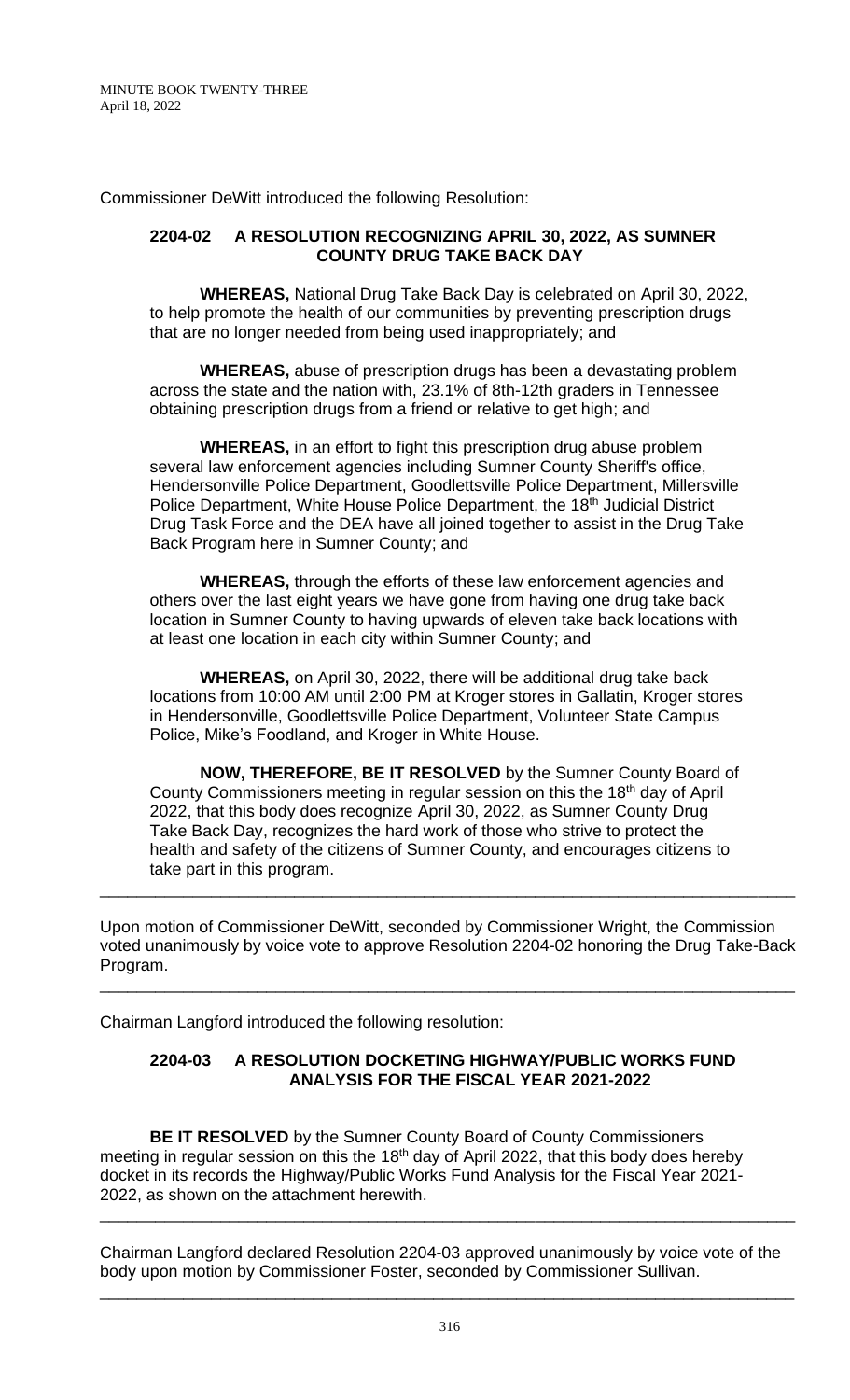Clerk Kemp read the following notice into the record:

### **PUBLIC NOTICE/REZONING**

The Sumner County Board of County Commissioners will hold a public hearing on April 18, 2022 at 7:00 PM (Local Time) in the Bethel Brown Commission Chambers of the Sumner County Administration Building located at 355 North Belvedere Drive, Gallatin, Tennessee.

Brayden Madison Broadcasting, LLC PUD – Major Plan Amendment – Brayden Madison Broadcasting, LLC, represented by GreenLID Design - 4<sup>th</sup> Commission Voting District (Jerry Foster and Leslie Schell) – Applicant is seeking a Major Plan Amendment of an existing PUD, for the purpose of updating the table of allowable uses and addressing current zoning requirements. Subject property is located at 1625 Scotty Parker Road, Gallatin, TN 37066, is Tax Map 104, Parcel 004.01, contains 1 acre and is zoned Planned Unit Development (PUD).

A copy of this notice is on file at the Sumner County Development Services Department in the Sumner County Administration Building located at 355 North Belvedere Drive, Gallatin, Tennessee. Anyone having any interest or desiring to speak concerning this request is invited to attend this meeting or call 615-451- 6097.

Chairman Langford declared the public hearing open for anyone wishing to speak. With no one wishing to speak, Chairman Langford declared the public hearing closed.

#### **2204-04 A RESOLUTION REQUESTING A MAJOR PLAN AMENDMENT OF AN EXISTING PUD, FOR THE PURPOSE OF UPDATING THE TABLE OF ALLOWABLE USES AND ADDRESSING CURRENT ZONING REQUIREMENTS, SUBJECT PROPERTY IS LOCATED AT 1625 SCOTTY PARKER ROAD, GALLATIN, TENNESSEE, 37066, IS ON TAX MAP 104, PARCEL 004.01, CONTAINS 1 ACRE AND IS ZONED PLANNED UNIT DEVELOPMENT (PUD)**

**BE IT RESOLVED** by the Sumner County Board of County Commissioners meeting in regular session on this the 18<sup>th</sup> day of April 2022, that this body hereby approves the amendment of an existing PUD, for the purpose of updating the table of allowable uses and addressing current zoning requirements, subject property is located at 1625 Scotty Parker Road, Gallatin, Tennessee, 37066, is on Tax Map 104, Parcel 004.01, contains 1 acre and is zoned Planned Unit Development (PUD), as shown on the attachment herewith.

\_\_\_\_\_\_\_\_\_\_\_\_\_\_\_\_\_\_\_\_\_\_\_\_\_\_\_\_\_\_\_\_\_\_\_\_\_\_\_\_\_\_\_\_\_\_\_\_\_\_\_\_\_\_\_\_\_\_\_\_\_\_\_\_\_\_\_\_\_\_\_\_\_\_\_

\_\_\_\_\_\_\_\_\_\_\_\_\_\_\_\_\_\_\_\_\_\_\_\_\_\_\_\_\_\_\_\_\_\_\_\_\_\_\_\_\_\_\_\_\_\_\_\_\_\_\_\_\_\_\_\_\_\_\_\_\_\_\_\_\_\_\_\_\_\_\_\_\_\_\_

Upon motion by Commissioner Chris Taylor, seconded by Commissioner Geminden, the Commission voted unanimously to approve Resolution 2204-04.

Chairman Langford introduced the following resolution:

# **2204-13 A RESOLUTION RECOGNIZING APRIL AS NATIONAL FAIR HOUSING MONTH**

**WHEREAS,** promoting that all persons are afforded a right to full and equal housing opportunities in the neighborhoods of their choice through education and awareness is a major goal of the Sumner Association of Realtors; and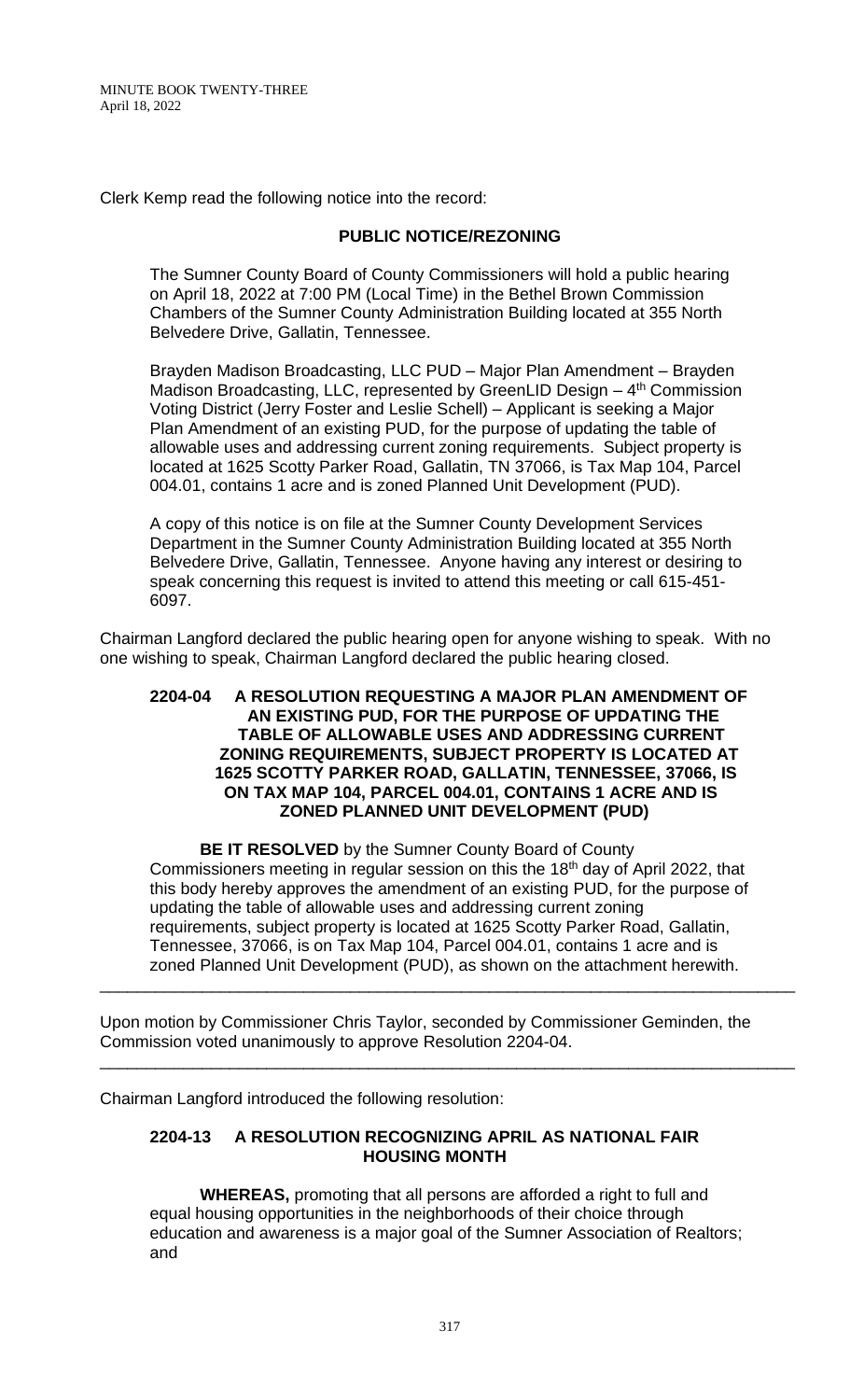**WHERAS,** the Fair Housing Act, passed in April 1968 immediately following Dr. Martin Luther King's assassination and revised in 1974 and 1988, guarantees that all individuals, regardless of race, color, religion, sex, handicap, familial status, or national origin, be given access to all housing-related opportunities, including rental and home ownership, and be allowed to make free choices regarding housing locations; and

**WHEREAS,** the Sumner Association of Realtors is committed to uphold the Fair Housing Act and ensure equal opportunity for all citizens to rent, purchase, obtain financing, and enjoy all other housing-related services in the neighborhoods of their choice.

**NOW, THEREFORE, BE IT RESOLVED** by the Sumner County Board of County Commissioners meeting in regular session on this the 18<sup>th</sup> day of April 2022, that this body does recognize the month of April as National Fair Housing Month and commends the diligent and dedicated efforts of the Sumner Association of Realtors and all realtors nationwide to raise awareness to end housing discrimination; and

**BE IT FURTHER RESOLVED** that this resolution shall be spread on the minutes of this body and the Clerk is to furnish a copy of this resolution to the Sumner Association of Realtors.

\_\_\_\_\_\_\_\_\_\_\_\_\_\_\_\_\_\_\_\_\_\_\_\_\_\_\_\_\_\_\_\_\_\_\_\_\_\_\_\_\_\_\_\_\_\_\_\_\_\_\_\_\_\_\_\_\_\_\_\_\_\_\_\_\_\_\_\_\_\_\_\_\_\_\_

\_\_\_\_\_\_\_\_\_\_\_\_\_\_\_\_\_\_\_\_\_\_\_\_\_\_\_\_\_\_\_\_\_\_\_\_\_\_\_\_\_\_\_\_\_\_\_\_\_\_\_\_\_\_\_\_\_\_\_\_\_\_\_\_\_\_\_\_\_\_\_\_\_\_\_

Upon motion by Commissioner Ring, seconded by Commissioner Stewart, the Commission voted unanimously to approve Resolution 2204-13.

Chairman Langford introduced the following resolution:

#### **2204-14 A RESOLUTION APPOINTING JUDICIAL MAGISTRATE OF SUMNER COUNTY**

**BE IT RESOLVED** by the Sumner County Board of County Commissioners meeting in regular session on this the 18<sup>th</sup> day of April 2022, that this body hereby appoints the following individual to the existing roster of persons who serve as Judicial Magistrates:

## **Frank Palmer**

**BE IT FURTHER RESOLVED** that this Judicial Magistrate shall serve a term which begins April 18<sup>th</sup>, 2022 and shall run the remaining period of the present term which ends December 31, 2022, or until a successor is appointed.

Upon motion by Commissioner Guthrie, seconded by Commissioner Wright, the Commission voted unanimously to approve Resolution 2204-14. \_\_\_\_\_\_\_\_\_\_\_\_\_\_\_\_\_\_\_\_\_\_\_\_\_\_\_\_\_\_\_\_\_\_\_\_\_\_\_\_\_\_\_\_\_\_\_\_\_\_\_\_\_\_\_\_\_\_\_\_\_\_\_\_\_\_\_\_\_\_\_\_\_\_\_

\_\_\_\_\_\_\_\_\_\_\_\_\_\_\_\_\_\_\_\_\_\_\_\_\_\_\_\_\_\_\_\_\_\_\_\_\_\_\_\_\_\_\_\_\_\_\_\_\_\_\_\_\_\_\_\_\_\_\_\_\_\_\_\_\_\_\_\_\_\_\_\_\_\_\_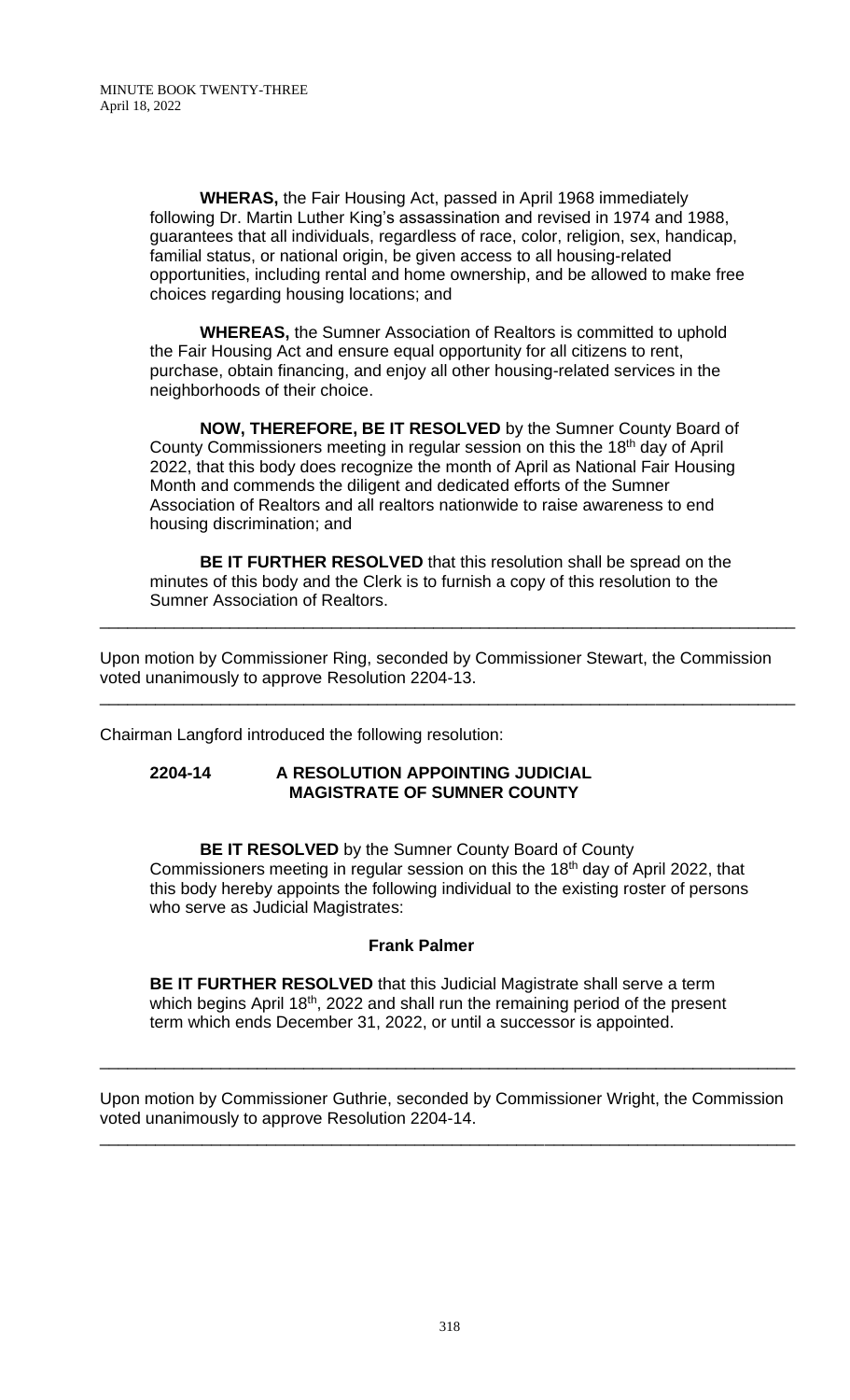Chairman Langford introduced the following items on the Consent Agenda:

### **CONSENT AGENDA**

#### **2204-05 A RESOLUTION APPROPRIATING ADDITIONAL \$4,400.00 FOR PAUPER BURIALS FROM UNASSIGNED FUND BALANCE DUE TO INCREASE IN NUMBER OF PAUPER BURIALS**

**BE IT RESOLVED** by the Sumner County Board of County Commissioners meeting in regular session on this the 18<sup>th</sup> day of April 2022, that this body does hereby appropriate additional \$4,400.00 for Pauper Burials from Unassigned Fund Balance due to increase in number of pauper burials, as shown on the attachment herewith.

\_\_\_\_\_\_\_\_\_\_\_\_\_\_\_\_\_\_\_\_\_\_\_\_\_\_\_\_\_\_\_\_\_\_\_\_\_\_\_\_\_\_\_\_\_\_\_\_\_\_\_\_\_\_\_\_\_\_\_\_\_\_\_\_\_\_\_\_\_\_\_\_

### **2204-06 A RESOLUTION APPROPRIATING \$2,991.72 FROM EMERGENCY CONNECTIVITY FUND GRANT AWARDED THROUGH THE UNIVERSAL SERVICE ADMINISTRATIVE COMPANY (A NON-PROFIT) FOR MONTHLY HOTSPOT FEES FOR THE PORTLAND PUBLIC LIBRARY**

**BE IT RESOLVED** by the Sumner County Board of County Commissioners meeting in regular session on this the 18<sup>th</sup> day of April 2022, that this body hereby appropriates \$2,991.72 from Emergency Connectivity Fund Grant awarded through the Universal Service Administrative Company (a nonprofit) for monthly hotspot fees for the Portland Public Library, as shown on the attachment herewith.

\_\_\_\_\_\_\_\_\_\_\_\_\_\_\_\_\_\_\_\_\_\_\_\_\_\_\_\_\_\_\_\_\_\_\_\_\_\_\_\_\_\_\_\_\_\_\_\_\_\_\_\_\_\_\_\_\_\_\_\_\_\_\_\_\_\_\_\_\_\_\_\_

### **2204-07 A RESOLUTION APPROVING THE FISCAL YEAR 2021-2022 SUMNER COUNTY BOARD OF EDUCATION GENERAL PURPOSE SCHOOL FUND BUDGET AMENDMENTS**

**BE IT RESOLVED** by the Sumner County Board of County Commissioners meeting in regular session on this the 18<sup>th</sup> day of April 2022, that this body does hereby approve the 2021-2022 Sumner County Board of Education General Purpose School Fund budget amendments, as shown on the attachment herewith.

\_\_\_\_\_\_\_\_\_\_\_\_\_\_\_\_\_\_\_\_\_\_\_\_\_\_\_\_\_\_\_\_\_\_\_\_\_\_\_\_\_\_\_\_\_\_\_\_\_\_\_\_\_\_\_\_\_\_\_\_\_\_\_\_\_\_\_\_\_\_\_\_

#### **2204-09 A RESOLUTION APPROPRIATING \$9,600.00 FOR ADDITIONAL TRAINING SUPPLEMENT FOR THE SUMNER COUNTY SHERIFF'S OFFICE**

**BE IT RESOLVED** by the Sumner County Board of County Commissioners meeting in regular session on this the 18<sup>th</sup> day of April 2022, that this body hereby appropriates \$9,600.00 for additional training supplement for the Sumner County Sheriff's Office, as shown on the attachment herewith.

\_\_\_\_\_\_\_\_\_\_\_\_\_\_\_\_\_\_\_\_\_\_\_\_\_\_\_\_\_\_\_\_\_\_\_\_\_\_\_\_\_\_\_\_\_\_\_\_\_\_\_\_\_\_\_\_\_\_\_\_\_\_\_\_\_\_\_\_\_\_\_\_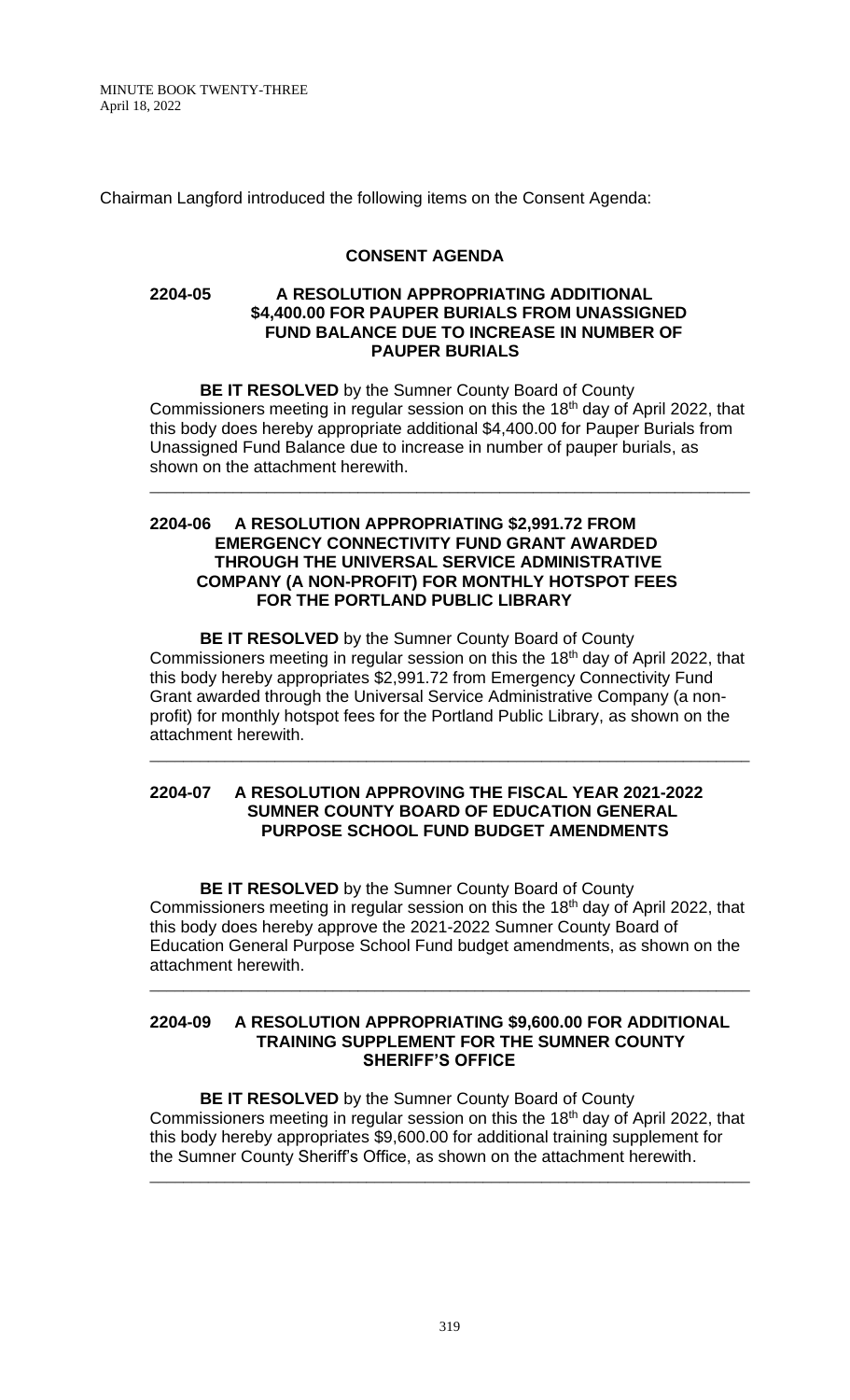#### **2204-10 A RESOLUTION FOR 2020 PROPERTY TAX ROLL PICK-UPS SETTLEMENT**

**WHEREAS**, Section 5-5-124 of the Tennessee Code Annotated allows the Trustee of Sumner County, Tennessee, to obtain credit in final settlement of the 2020 property tax roll totaling \$1,081,216.83 (which includes \$3,960.84 for pickups); and

**WHEREAS**, this amount represents changes due to pick-ups added by the Property Assessor of Sumner County, Tennessee, State Board of Equalization, and Assessment Appeal Commission.

**NOW, THEREFORE, BE IT RESOLVED** by the Sumner County Board of County Commissioners meeting in regular session on this the 18<sup>th</sup> day of April 2022, that this body does hereby allow the Trustee of Sumner County, Tennessee, a credit in the final settlement of the 2020 property tax roll totaling \$1,081,216.83 due to pick-ups added.

\_\_\_\_\_\_\_\_\_\_\_\_\_\_\_\_\_\_\_\_\_\_\_\_\_\_\_\_\_\_\_\_\_\_\_\_\_\_\_\_\_\_\_\_\_\_\_\_\_\_\_\_\_\_\_\_\_\_\_\_\_\_\_\_\_\_\_\_\_\_\_\_

### **2204-11 A RESOLUTION FOR 2020 PROPERTY TAX ROLL ERRORS AND RELEASES SETTLEMENT**

**WHEREAS**, Section 5-5-124 of the Tennessee Code Annotated, allows the Trustee to obtain credit in final settlement of the 2020 property tax roll totaling \$1,081,216.83; and

**WHEREAS**, this amount represents changes due to errors and releases made by the Tax Assessor of Sumner County, Tennessee, State Board of Equalization, and Assessment Appeal Commission.

**NOW, THEREFORE, BE IT RESOLVED** by the Sumner County Board of County Commissioners meeting in regular session on this the 18<sup>th</sup> day of April 2022, that the Trustee of Sumner County, Tennessee, be allowed a credit in final settlement of the 2020 property tax roll totaling \$1,081,216.83 due to changes of errors and releases (a list of which is attached).

\_\_\_\_\_\_\_\_\_\_\_\_\_\_\_\_\_\_\_\_\_\_\_\_\_\_\_\_\_\_\_\_\_\_\_\_\_\_\_\_\_\_\_\_\_\_\_\_\_\_\_\_\_\_\_\_\_\_\_\_\_\_\_\_\_\_\_\_\_\_\_\_

#### **2204-12 A RESOLUTION APPROVING BUDGET AMENDMENTS FOR FISCAL YEAR 2022 FOR THE SUMNER COUNTY HIGHWAY DEPARTMENT**

**BE IT RESOLVED** by the Sumner County Board of County Commissioners meeting in regular session on this the 18<sup>th</sup> day of April 2022, that this body does hereby approve Budget Amendments for Fiscal Year 2022 for the Sumner County Highway Department, as shown on the attachment herewith.

\_\_\_\_\_\_\_\_\_\_\_\_\_\_\_\_\_\_\_\_\_\_\_\_\_\_\_\_\_\_\_\_\_\_\_\_\_\_\_\_\_\_\_\_\_\_\_\_\_\_\_\_\_\_\_\_\_\_\_\_\_\_\_\_\_\_\_\_\_\_\_\_

#### **Tax Refunds**

| Hendersonville Hospital #34296 | 8,506.00 |
|--------------------------------|----------|
| Michael L. Shular Trustee      | 111.00   |
| Simpson Strong Tie             | 508.00   |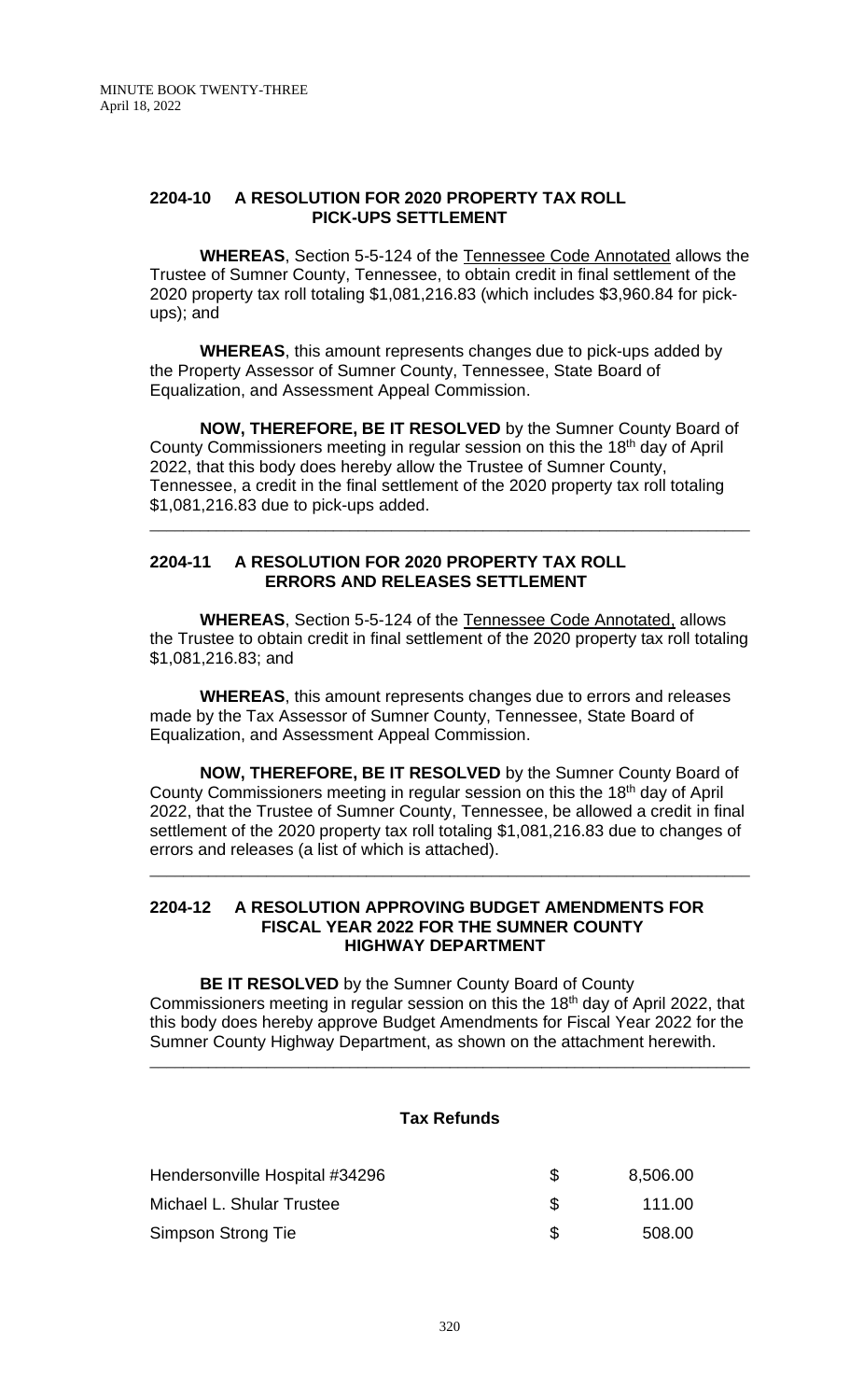Chairman Langford declared the items on the Consent Agenda, approved (17-1-0) by voice vote of the body upon motion by Commissioner Chris Taylor, seconded by Commissioner Sullivan. Commissioner Mansfield voted against.

\_\_\_\_\_\_\_\_\_\_\_\_\_\_\_\_\_\_\_\_\_\_\_\_\_\_\_\_\_\_\_\_\_\_\_\_\_\_\_\_\_\_\_\_\_\_\_\_\_\_\_\_\_\_\_\_\_\_\_\_\_\_\_\_\_\_\_\_\_\_\_\_\_\_\_

\_\_\_\_\_\_\_\_\_\_\_\_\_\_\_\_\_\_\_\_\_\_\_\_\_\_\_\_\_\_\_\_\_\_\_\_\_\_\_\_\_\_\_\_\_\_\_\_\_\_\_\_\_\_\_\_\_\_\_\_\_\_\_\_\_\_\_\_\_\_\_\_\_\_

# **REPORT FROM COUNTY OFFICIALS**

County Officials filed the following reports: County Investments, County General Fund, County Debt Service Fund, County Highway Fund, County Capital Outlay Fund, School General Purpose Fund, School Federal Projects Fund, School Food Service Fund, Employee Health Insurance Trust Fund, Employee Dental Insurance Trust Fund, Casualty Insurance Trust Fund, County Trustee Funds, Special Reports: County Dental Insurance Claim Payments, County Health Insurance Claim Payments, County Property Tax Collections, County EMS Billing/Collections/Balances, County Sales Tax Collections, County Wheel Tax Collections, County Tax Rates/Property Values and County School Loan Program Rates. Approval of the filing of these records does not certify to the accuracy of the documents.

Chairman Langford introduced the following resolution:

### **2204-NOT A RESOLUTION TO APPROVE AND ACCEPT APPLICATIONS FOR NOTARIES PUBLIC POSITIONS AND PERSONAL SURETY GUARANTORS**

 **WHEREAS,** according to the law of the State of Tennessee, an individual must apply for the office of notary public in the county of residence, or of their principal place of business; and

 **WHEREAS**, state statute requires personal sureties making bonds for Notaries publics to be approved by the Sumner County Commission; and

**WHEREAS,** said applicant must be approved by the County Commission assembled; and

**WHEREAS,** Bill Kemp, Sumner County Clerk, has certified according to the records of his office that the persons named on the attached listing labeled "SUMNER COUNTY NOTARY PUBLIC APPLICATIONS and SURETY GUARANTORS" have duly applied for the positions so sought; and

### **BE IT FURTHER RESOLVED THAT THIS TAKE EFFECT FROM AND AFTER PASSAGE.**

## **NOTARIES PUBLIC TO BE ELECTED**

 **–––––––––––––––––––––––––––––––––––––––––––––––––––––––––**

JOAN WALLER ALCANTAR MGARCIA MARTINEZ JOSHUA BEY **MARLA MCCANTS** HALEY BINKLEY ELIZABETH C MCDANIEL DIANNE C BOLES KALEY MCEVOY ASHLEY BRADLEY TINA J MYERS PAUL BRITT SUE NEWBY-ALEXANDER BRIDGETT L BROWNING STEVEN NEWHOUSER RACHAEL L BUGG MINDY NICHOLS JENNIFER FAITH BURTON COLE NORRIS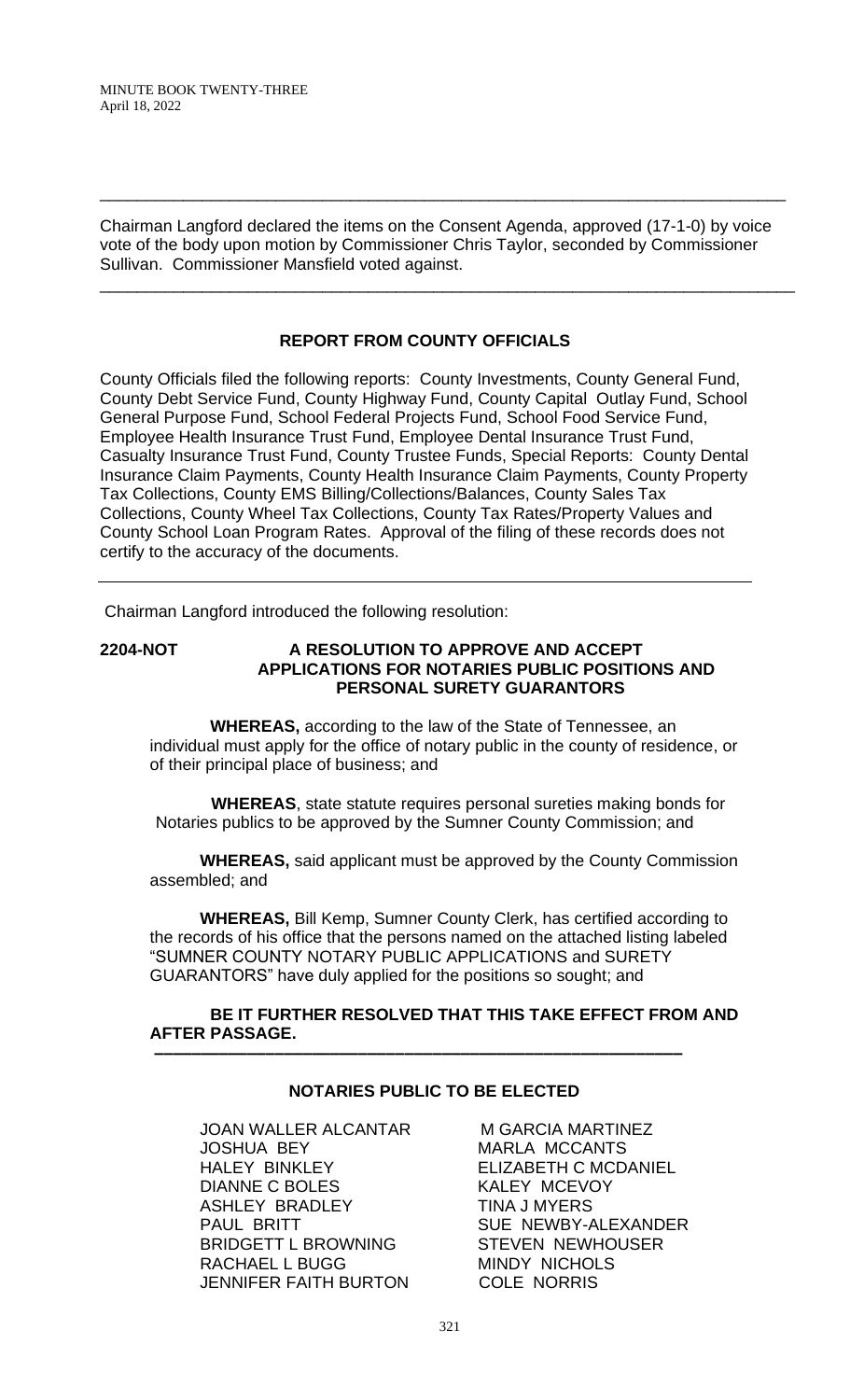> DAKEYA CARR CLIFFORD S OWENS JR LISA CARTER MANDY PAYNE CATHERINE L DANTON KIMBERLY RAY PAYNE SUSAN DIAN DOUGLAS C BUDDY REED JAMIE L EDEN PATRICIA E SAWYER SONJA MARIE EDWARDS BRIDGETTE L SCHMIDLE KATHLEEN FARRELL ASHLI SCHMIDT TERRENCE FIELDS CAITLIN V SHINN M. GIOVANNELLI LOGAN SNOW MARQUINTA GRISSETTE BAILEY M STOUT MINDY HALL PAMBLA J TAYLOR TREVOR HARRALSON MEG TROUTT DANA B HENTSCHEL LAUREN TULLOS KATHY JERRELL KIMBERLY JULDRICH TRACY V JOHANNESON VALERIE M WEBB KRISTEN KIEL CHRISTINE WINSLOW DEBRA Y KING AARON WINTERS NATALIE LOGUE **CODIE WOOSLEY**

DANIELLE CARPENTER JERRIE O'KOON-HUGHES

 PERSONAL SURETY THOMAS DEAN LAWRENCE RAY WHITLEY

\_\_\_\_\_\_\_\_\_\_\_\_\_\_\_\_\_\_\_\_\_\_\_\_\_\_\_\_\_\_\_\_\_\_\_\_\_\_\_\_\_\_\_\_\_\_\_\_\_\_\_\_\_\_\_\_\_\_\_\_\_\_\_\_\_\_\_\_\_\_

Upon motion of Commissioner Foster, seconded by Commissioner Mansfield, voting was recorded in the following manner:

| 2204-NOT                                                                 | 4/18/2022 7:39:41 PM |        |
|--------------------------------------------------------------------------|----------------------|--------|
| YES -<br>$NO - 0$<br>18                                                  | <b>ABS</b><br>0<br>- |        |
| Individual Votes (Y-Yes; N-No; A-Abstain; NV-Not Voting; NP-Not Present) |                      |        |
| <b>B</b> Geminden<br>$- Y$<br>A Driver<br>B Ring<br>– Y                  |                      | $- Y$  |
| $- Y$<br>B Stewart<br>C Krueger<br>$- NP$                                | C Taylor             | $- Y$  |
| D Sullivan<br>D Dewitt<br>Chr. Langford- Y<br>$- Y$                      |                      | $- Y$  |
| G Rhodes<br>J Becker<br>$- NP$<br>$- Y$<br>J Foster                      |                      | $- Y$  |
| J Mansfield<br>L Hinton<br>J Nipper<br>$- Y$<br>$- NP$                   |                      | $- NP$ |
| L Tinsley<br>L Schell<br>M Guthrie<br>$- Y$<br>$- Y$                     |                      | $- Y$  |
| M Hyde<br>$- Y$<br>P Goode<br>S Graves<br>$- NP$                         |                      | $- Y$  |
| S Tucker<br>T Wright<br>$- Y$<br>1st Vacant<br>– Y                       |                      | - NV   |

Chairman Langford declared the election of Notaries Public by the body. \_\_\_\_\_\_\_\_\_\_\_\_\_\_\_\_\_\_\_\_\_\_\_\_\_\_\_\_\_\_\_\_\_\_\_\_\_\_\_\_\_\_\_\_\_\_\_\_\_\_\_\_\_\_\_\_\_\_\_\_\_\_\_\_\_\_\_\_\_

## **COMMITTEE ON COMMITTEES**

Commissioner Tucker reported the appointment for Music City Executive Airport Authority Regional was moved to next month's meeting.

Commissioner Tucker announced the following appointments to the Equalization Board and moved to approve, seconded by Commissioner DeWitt.

- Judi Bell, present member
- James Ramsey, present member
- Michelle Haynes, present member
- Phillip Bradshaw, present member
- Radford Garrott, alternate (resigned) moved to next month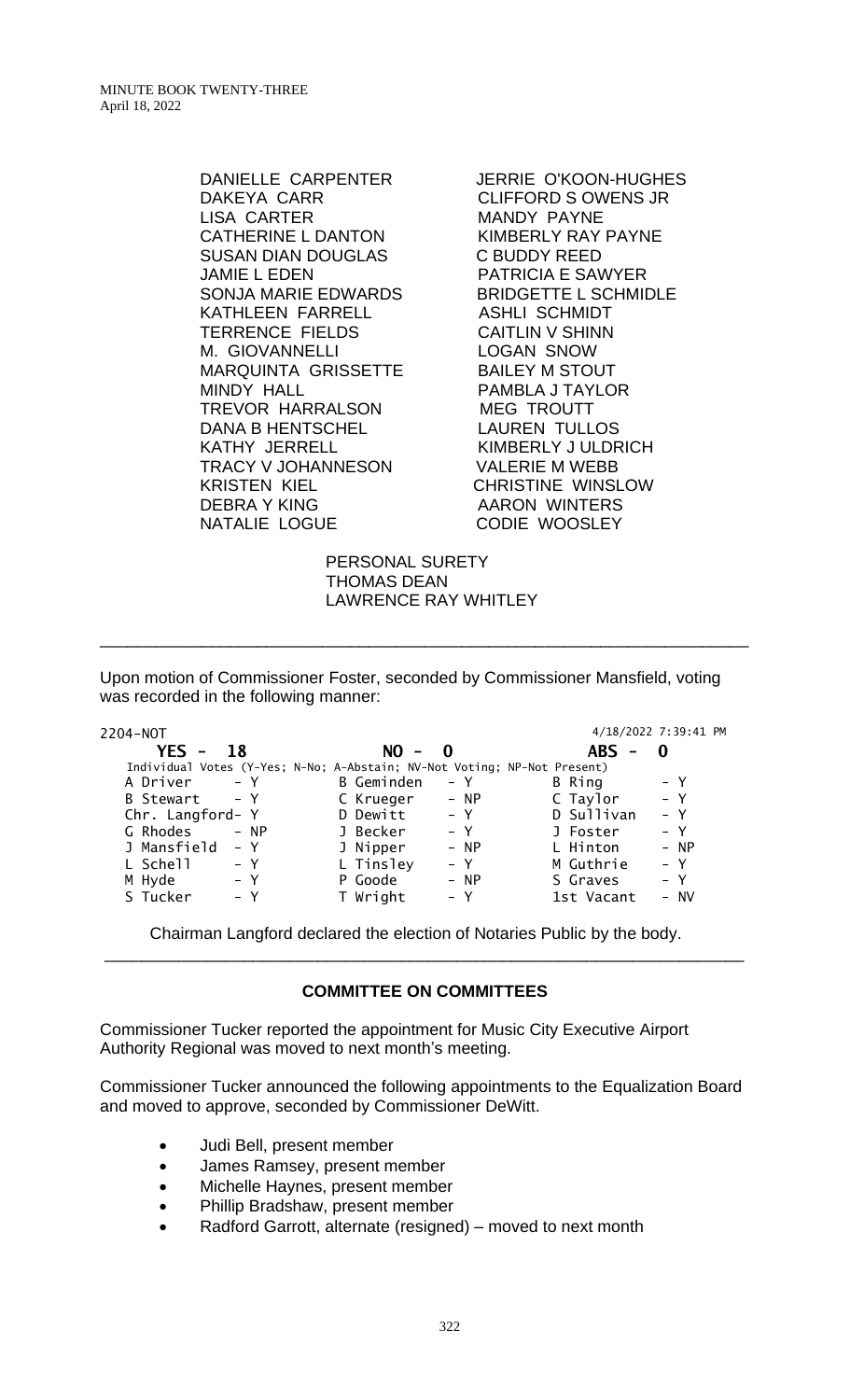Chairman Langford declared the appointments of Judi Bell, James Ramsey, Michelle Haynes and Phillip Bradshaw to the Equalization Board approved by voice vote of the body. Commissioner Mansfield voted against the appointment.

# **EDUCATION COMMITTEE**

**\_\_\_\_\_\_\_\_\_\_\_\_\_\_\_\_\_\_\_\_\_\_\_\_\_\_\_\_\_\_\_\_\_\_\_\_\_\_\_\_\_\_\_\_\_\_\_\_\_\_\_\_\_\_\_\_\_\_\_\_\_\_\_\_\_\_\_\_\_\_**

There was no report from the Education Committee.

## **EMERGENCY SERVICES COMMITTEE**

**\_\_\_\_\_\_\_\_\_\_\_\_\_\_\_\_\_\_\_\_\_\_\_\_\_\_\_\_\_\_\_\_\_\_\_\_\_\_\_\_\_\_\_\_\_\_\_\_\_\_\_\_\_\_\_\_\_\_\_\_\_\_\_\_\_\_\_\_\_\_**

Chairman Driver stated there was a lengthy report given about participation and support given for the fire in Sevierville and fire in Kentucky.

**\_\_\_\_\_\_\_\_\_\_\_\_\_\_\_\_\_\_\_\_\_\_\_\_\_\_\_\_\_\_\_\_\_\_\_\_\_\_\_\_\_\_\_\_\_\_\_\_\_\_\_\_\_\_\_\_\_\_\_\_\_\_\_\_\_\_\_\_\_\_**

## **GENERAL OPERATIONS COMMITTEE**

There was no report from the General Operations Committee.

### **HIGHWAY COMMITTEE**

**\_\_\_\_\_\_\_\_\_\_\_\_\_\_\_\_\_\_\_\_\_\_\_\_\_\_\_\_\_\_\_\_\_\_\_\_\_\_\_\_\_\_\_\_\_\_\_\_\_\_\_\_\_\_\_\_\_\_\_\_\_\_\_\_\_\_\_\_\_\_**

Commissioner Graves requested the paving list for 2022 be sent to every commissioner.

## **LEGISLATIVE COMMITTEE**

**\_\_\_\_\_\_\_\_\_\_\_\_\_\_\_\_\_\_\_\_\_\_\_\_\_\_\_\_\_\_\_\_\_\_\_\_\_\_\_\_\_\_\_\_\_\_\_\_\_\_\_\_\_\_\_\_\_\_\_\_\_\_\_\_\_\_\_\_\_\_**

There was no report from the Legislative Committee.

## **FIANANCIAL MANAGEMENT**

**\_\_\_\_\_\_\_\_\_\_\_\_\_\_\_\_\_\_\_\_\_\_\_\_\_\_\_\_\_\_\_\_\_\_\_\_\_\_\_\_\_\_\_\_\_\_\_\_\_\_\_\_\_\_\_\_\_\_\_\_\_\_\_\_\_\_\_\_\_\_**

There was no report from Financial Management Committee.

## **BUDGET COMMITTEE**

**\_\_\_\_\_\_\_\_\_\_\_\_\_\_\_\_\_\_\_\_\_\_\_\_\_\_\_\_\_\_\_\_\_\_\_\_\_\_\_\_\_\_\_\_\_\_\_\_\_\_\_\_\_\_\_\_\_\_\_\_\_\_\_\_\_\_\_\_\_\_**

Commissioner Chris Taylor introduced the following resolution and moved for approval; Commissioner Ring seconded the motion.

#### **2204-08 A RESOLUTION APPROPRIATING \$121,577.00 FROM THE 2021 HOMELAND SECURITY GRANT FOR THE EMERGENCY MANAGEMENT AGENCY**

**BE IT RESOLVED** by the Sumner County Board of County Commissioners meeting in regular session on this the 18<sup>th</sup> day of April 2022, that this body hereby appropriates \$121,577.00 from the 2021 Homeland Security Grant for the Emergency Management Agency, as shown on the attachment herewith.